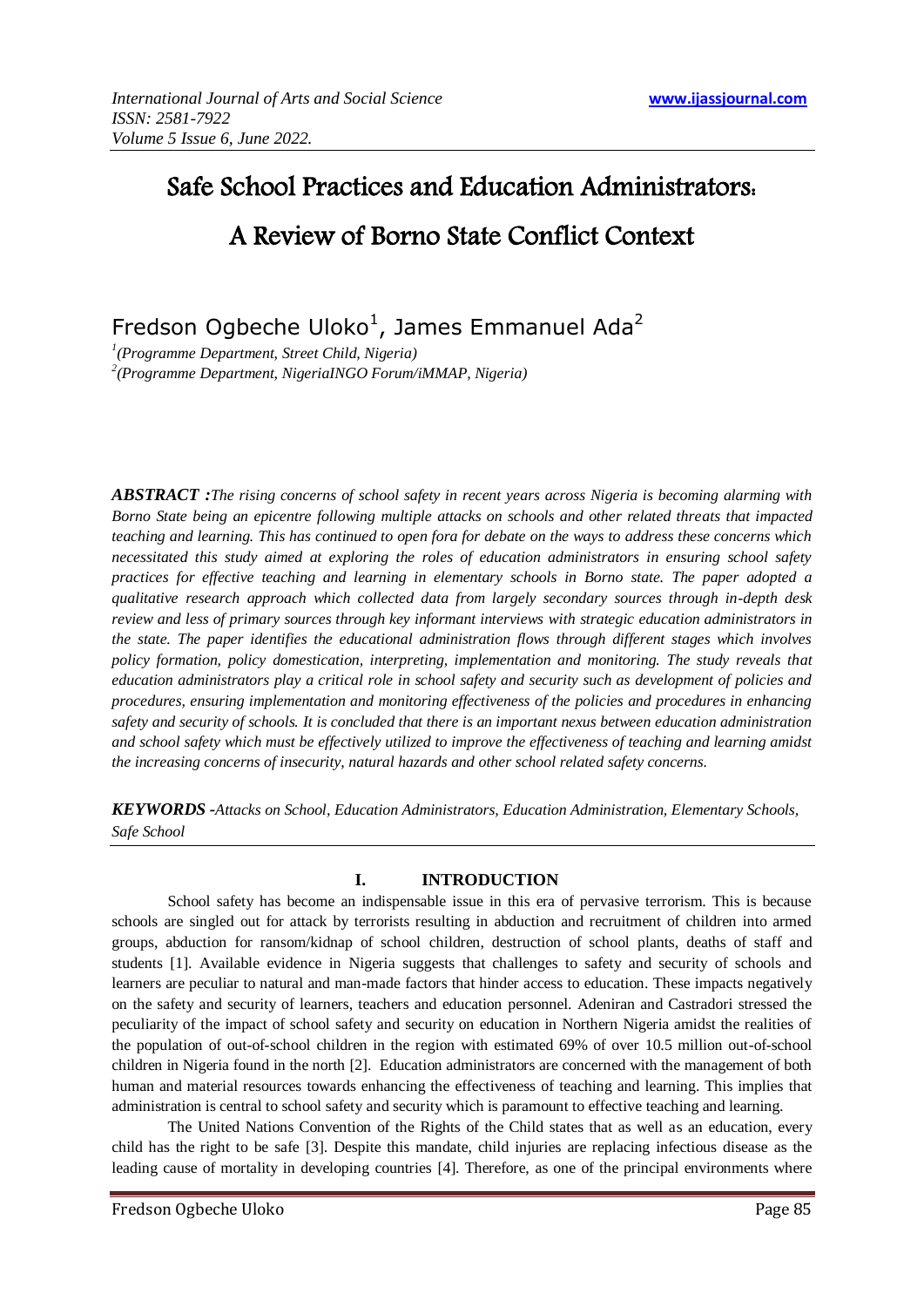children spend extensive time during their formative years, school safety should be effectively managed, promoted, and prioritised. However, in Nigeria school safety is generally considered to be of low priority compared with other educational issues, with a lack of effective policy across states and with schools struggling to justify safety costs. As a result, child injury is common in Nigeria, and according to Pike-Paris approximately 6,000 children die from preventable injuries each year [5]. While these injuries do not necessarily occur at school, children spend significant amounts of time within the school environment and there is a growing demand for safe schools in Nigeria, along with associated parental expectations of safety.

In the North Eastern part of Nigeria, the Boko Haram insurgency has a devastating impact on education in Northeast Nigeria with Borno State being the epicentre of the conflict. According to OCHA, the insurgency in Northeast Nigeria placed over 5.3 million children and youths (age 13-17) in dire need of educational assistance [6]. With over 80% of the conflict affected population living in Borno State and the largest displaced persons based in Maiduguri, the pressure on the available educational facilities increased geometrically resulting in a high need for educational assistance and interventions. This further intensified the concerns of school safety. Some of these factors affecting school safety and security in Nigeria include armed conflicts; students and schools being hit by bullets and shrapnel, recruitment of children as child soldiers, gender-based violence, child abuse and neglect, natural disaster; flood and fire. Other factors include physical and humiliating punishment, schools being robbed or looted, drug addiction and abuse, bullying, vehicular accidents and unsafe school facilities, school premises use for political events resulting to conflicts, among others. All of these have led to calls for creating a safe and protective learning environment for students, teachers and education personnel.

The strategic roles of the educational administrators positioned them as instrumental to achieving school safety especially in the conflict context of Borno state. This is because administrators lead the policy formulation and implementation in the educational system. As such, the continued attacks on schools and educational systems could be addressed with a shift from status quo in the administrative aspect of Elementary school practices.

# **DEFINITION OF TERMS**

American Institute of Research defines school safety as schools and school-related activities where students are safe from violence, bullying, harassment, and substance use [7]. The institute further insisted that school safety "promotes the protection of students from violence, exposure to weapons and threats, theft, bullying, and the sale or use of illegal substances on school grounds''. Safe school is concerned with providing a conducive atmosphere for improved teaching and learning outcomes. However, school safety in the context of this work is considered as the process and/or activities, which involve ensuring that students, teachers and school facilities, are protected from harm emanating from the activities of man or natural disaster.

Whereas education administration is a social process concerned with the identification, maintaining, motivating, controlling and unifying human and material resources to achieve educational goals. Ayanniyi defines educational administration as running of educational institutions, which involves guidance, leadership, and controlling of the efforts of individuals in the achievement of the goals of the institution [8]. It involves prudent management of resources and high degree of accountability on the part of organisational members [9]. Therefore, an education administrator is an individual shouldered with the responsibility of leading, planning, coordinating, implementing and controlling all educational system's resources and activities towards achieving the set educational goals. They are responsible for the day-to-day running of schools; directing educational activities, supervising staff, managing budget, distribution of resources, making decisions and developing policies to guide the overall delivery of the educational goals.

With a report of over 300,000 out of school children in Borno state [10][11] amidst the protracted Boko Haram conflict and the recent record hike in number of attacks as well as the perpetration of violence in the school environment. Especially the recent case of Hanifa Abubakar who was kidnapped and gruesomely killed by her teacher [12]. The search for approaches to address the concern of school safety and security is eminent which informed the study to assess the roles of education administrators and administrative approaches to effective Elementary school safety in Borno state.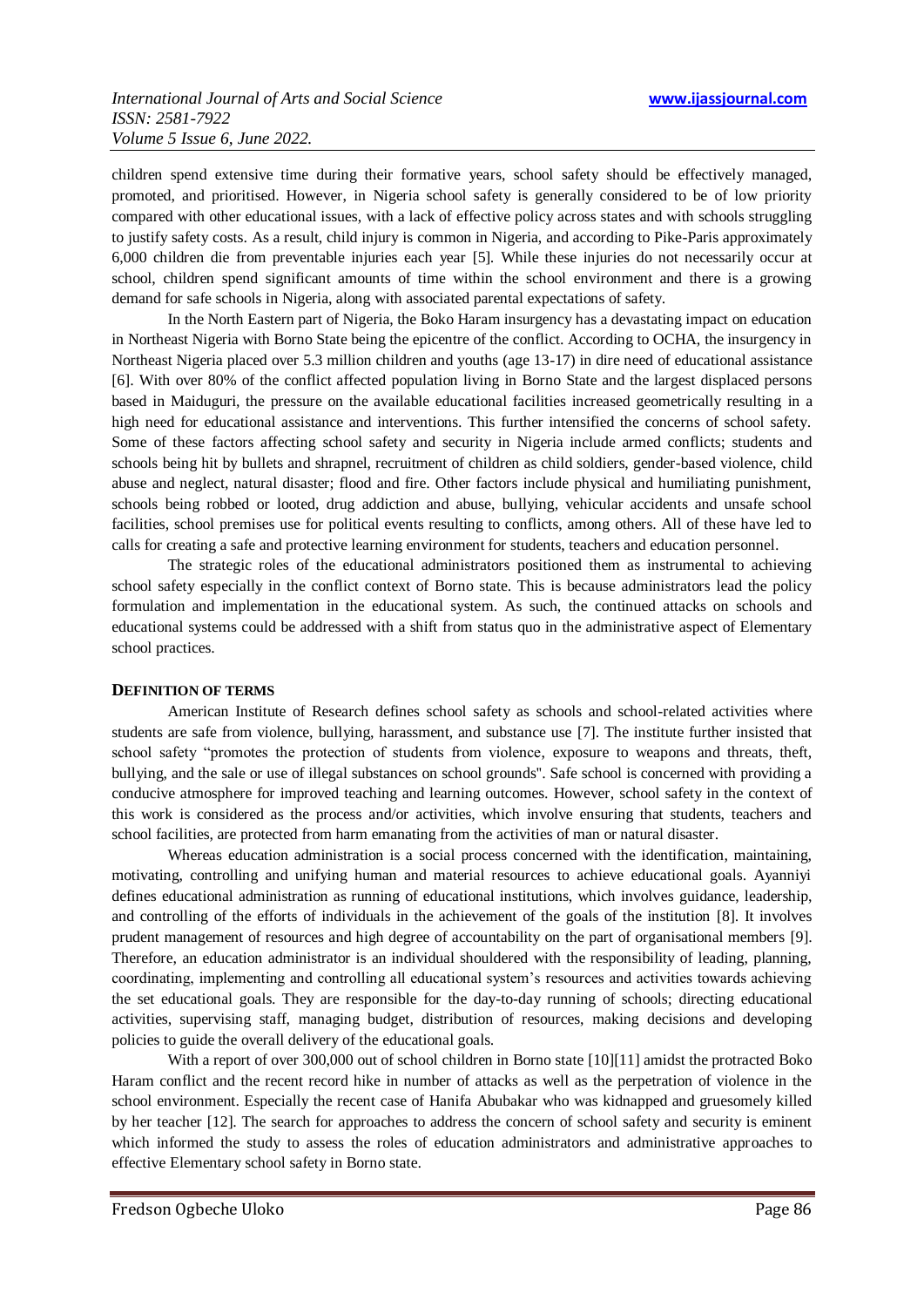# **II. HISTORIC BACKGROUND OF BORNO STATE**

The present Borno state originated from the ancient Bornu empire of the Kanuri people as part of the northern Nigeria territory before it became a state in 1967 with Maiduguri as the capital city. The state was later divided in 1991 to have the current Yobe state which along with Adamawa and Gombe state borders Borno from south and west. While Niger Republic borders it from the north, Lake Chad/the Republic of Chad to northeast and Cameroon to the east [13]. The state covers 69,435 square kilometres according to the state government which makes it one of the largest states in northern Nigeria[14].

Although Borno state is not different from other northern states of Nigeria in terms of educational backwardness, yet the administrative structure of education follows a similar pattern with the entire country. More than 10.5 million children in Nigeria are said to be out of school while over 69% of the out of school children are located in the north. This is said to be influenced by the Boko Haram insurgency in the north eastern states of Borno, Adamawa and Yobe. The conflict has led to the destruction of educational facilities/assets worth 28.76 billion Naira (143.80 million US dollars) in Borno as reported by the state development strategic plan 2020 to 2030. And the displacement of over 2.2 million people across the affected states [15]. These had a devastating impact on the educational system both the administration as well as the safety of the school and indeed the entire teaching and learning process.

## **III. CONTEXTUAL ANALYSIS OF SCHOOL SAFETY**

Widespread attacks on education globally were reported with over 11,000 attacks recorded in the space of 5 years between 2015 to 2019 [16]. Nigeria has suffered numerous attacks on schools with devastating impact on schoolchildren, teachers and educational facilities. GCPEA reported that more than 100 schools have been attacked between 2015 to 2019 [16]. However, the most recent report according to Save the Children International (SCI) indicates that more than 1,000 schools were attacked between January to August 2021 [17]. Whereas UNICEF reported over 2,295 teachers killed in the space of 11 years of the Boko Haram conflict in the Northeast [18]. This figure represents the highest incidents of attacks on schools in the history of Nigeria. In a similar development education in emergency working group – EiEWGN acclaimed that over 1,400 schools have been attacked since 2014 to 2018 [19].

Conflict has had a devastating impact on education in Nigeria with deliberate targets on schoolchildren, teachers, and school infrastructure. Insurgency and related military responses continue to increase out-ofschoolchildren and leave widespread devastation particularly in the Northeast of Nigeria, leading to large-scale displacement. A situation which has led to other school related safety issues such as dilapidated school structures, child abuse, exploitation, peer violence, bullying, physical and humiliating punishment; among others.

After the 2018 airstrike in Yemen, Mokhtar, an 8 years old survivor said "My father says he will buy me toys and get me a new school bag. But I don't want a new school bag. I hate school bags. I do not want to go anywhere near a bus. I hate buses, I hate school and I cannot sleep. I see my friends in my dreams begging me to rescue them. So, from now on, I'm going to stay at home" [16]. Although Yemen is far from Nigeria, Borno state and indeed Maiduguri but the Borno State Children Parliament's Speaker opines that there are many Mokhtars in the state [20]. The faith of many schoolchildren in Borno is confronted with numerous safety challenges which reinforces the call for domestication of the Safe School Declaration act in the state. Hence, the call for exploring all available options to improve the safety of children in and around school.

Although attacks on schools have greatly increased in recent times, it is worth noting that safe schools are not only concerned with attacks on schools. School safety takes cognisance of broad issues such as natural disaster impacts on schools, everyday hazards in and around schools, protection/violence related issues affecting schoolchildren and the over emphasised conflict related issues affecting schools among others. Dozens of shelters in IDP camps and house communities were reported to have been overrun by flash floods forcing the displacement of thousands of people which in most cases are double displacements [21]. Similarly, EiEWGN July to September, 2021 newsletter reported the continuous disruption of teaching and learning activities in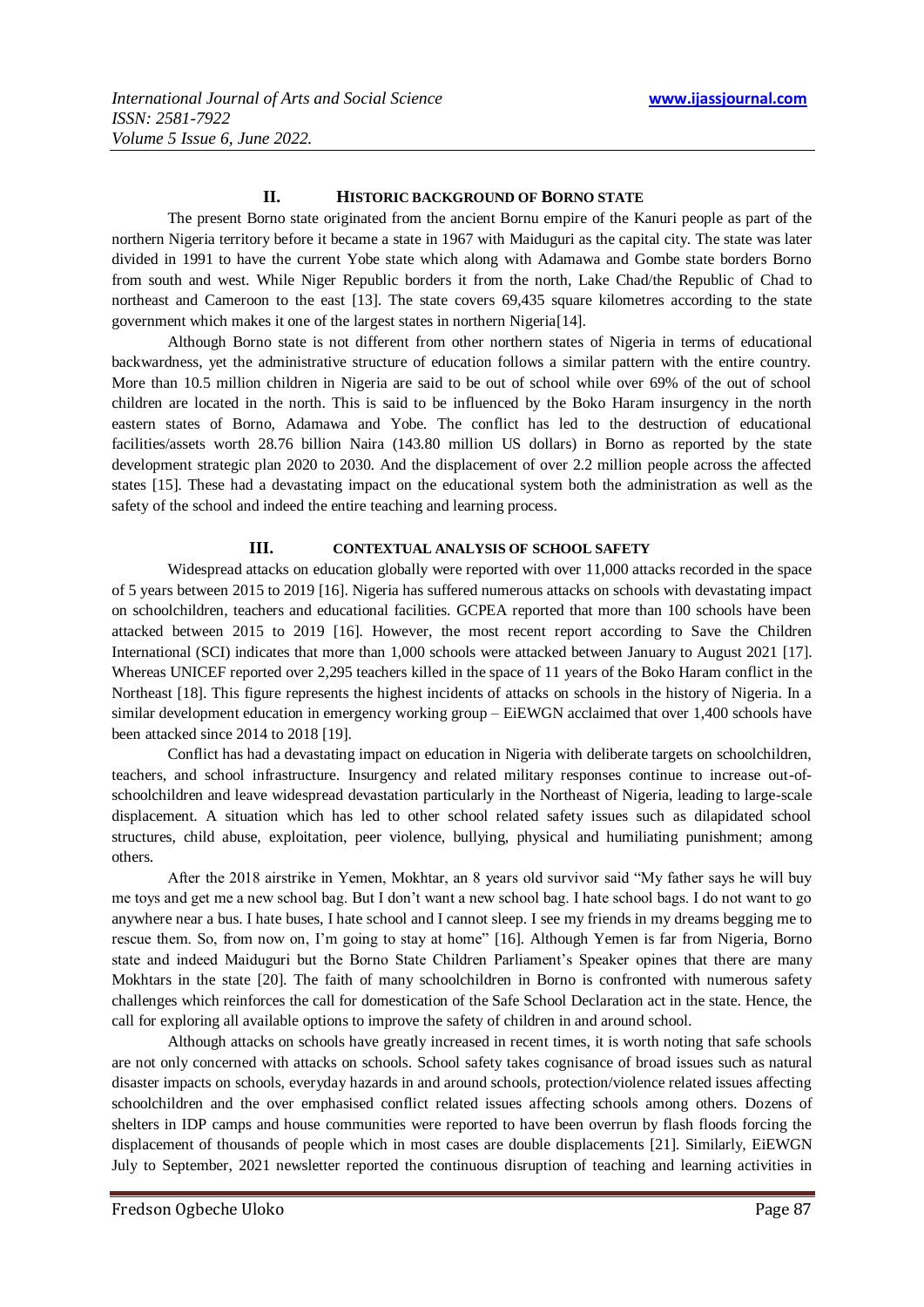Borno state by flood which render most schools inaccessible for students and teachers [18]. This corroborates Saeed's report on the aftermath of heavy downpour on shelter and critical facilities in host communities and IDP camps [22]. However, school related drug abuses are reported in Maiduguri but no significant data or reports of uses among elementary school learners. While protection issues are continuously reported in and around schools, concerns around security actors' usage of school as an operation base, bully and physical abuse such as hitting children also remain a concern in Borno state schools.

If a safe school is considered as one where teaching and learning are not distracted by violence, bullying, sexual harassment, physical abuse (corporal punishment) and void of fear, then the context of Borno State and indeed Maiduguri could be considered as far from having safe schools. This necessitates the study to better understand the nexus of the roles of administrators and achieving school safety for effective teaching and learning in Borno State.

The study established that safe school in the context of Borno state, Northeast and Nigeria as whole was not popular until the wake of the 2014 incident of the abduction of 270 Chibok school girls in Borno state Northeast Nigeria. This development resulted in series of responses from national to global scene with the campaign tag "bring back our girls" especially as the incident manifested a drastic fall in enrolment and participation in schools among children and families in the Northeast Nigeria.

# **SAFE SCHOOL INITIATIVE**

The bring back our girls' campaign led to quite a lot of efforts towards addressing the school safety and one of such initiative in Nigeria is the Safe School Initiative launched by the UN Special Envoy for Global Education, Gordon Brown, with support of Nigerian Global Business Coalition for Education and private sector leaders during World Economic Forum Africa in May 2014. The initiative took a three-dimensional approach which focused on school-based interventions; community interventions to protect schools; and special measures for at-risk populations. A Nigeria Safe Schools Initiative Multi Donor Trust Fund (Nigeria SSI MDTF) was established under the sponsorship of the Federal Government of Nigeria and the United Nations to mobilise resources for the initiative which is to be administered by the United Nation Development Programme (UNDP) [23]. This is to complement the initial Safe School Fund mobilised from Federal Government, Private Sector and African Development Bank capitalisation. Through the initiative, interventions such as students/learners transfer from high risk areas, school infrastructural reconstruction and provision of innovative education strategies and material were implemented in the affected states of Northeast Nigeria.

# **SAFE SCHOOL DECLARATION**

In May 2015, the Safe School Declaration document drafted by the Ministries of Foreign Affairs of Norway and Argentina through a consultative process with other states was opened for endorsement during the international conference at Norway. The document sought political commitment of the states to protect learners, teachers and schools, ensure continuation of learning and to implement the guidelines for protecting schools from military use during armed conflict. Nigeria was part of the first 37 countries to endorse the declaration which was officially signed in March 2018 then followed by the subsequent signing of the memorandum in March 2019; which approves safe school declaration laws and policies to be mainstreamed and implemented in Nigeria. By this commitment, Nigeria is expected to develop and implement a national law and policy which complies with the global stand on the Safe School Declaration[24].

# **NATIONAL POLICY ON SAFETY, SECURITY AND VIOLENCE – FREE SCHOOLS (NPSSVFS)**

The policy which aimed to provide guidelines for a comprehensive school safety plan and a preventive and response mechanism at all levels of educational administration was published in 2021. The policy document focuses on four key areas which were built into the four pillar approach to comprehensive school safety. According to the Minimum Standard for Safe School in Nigeria 2021, the NPSSVFS aims to protect learners and education workers from death and injury in schools and learning centres; plan for education continuity in the face of expected natural and/or man-made hazards; safeguard educational sector investments at all time; and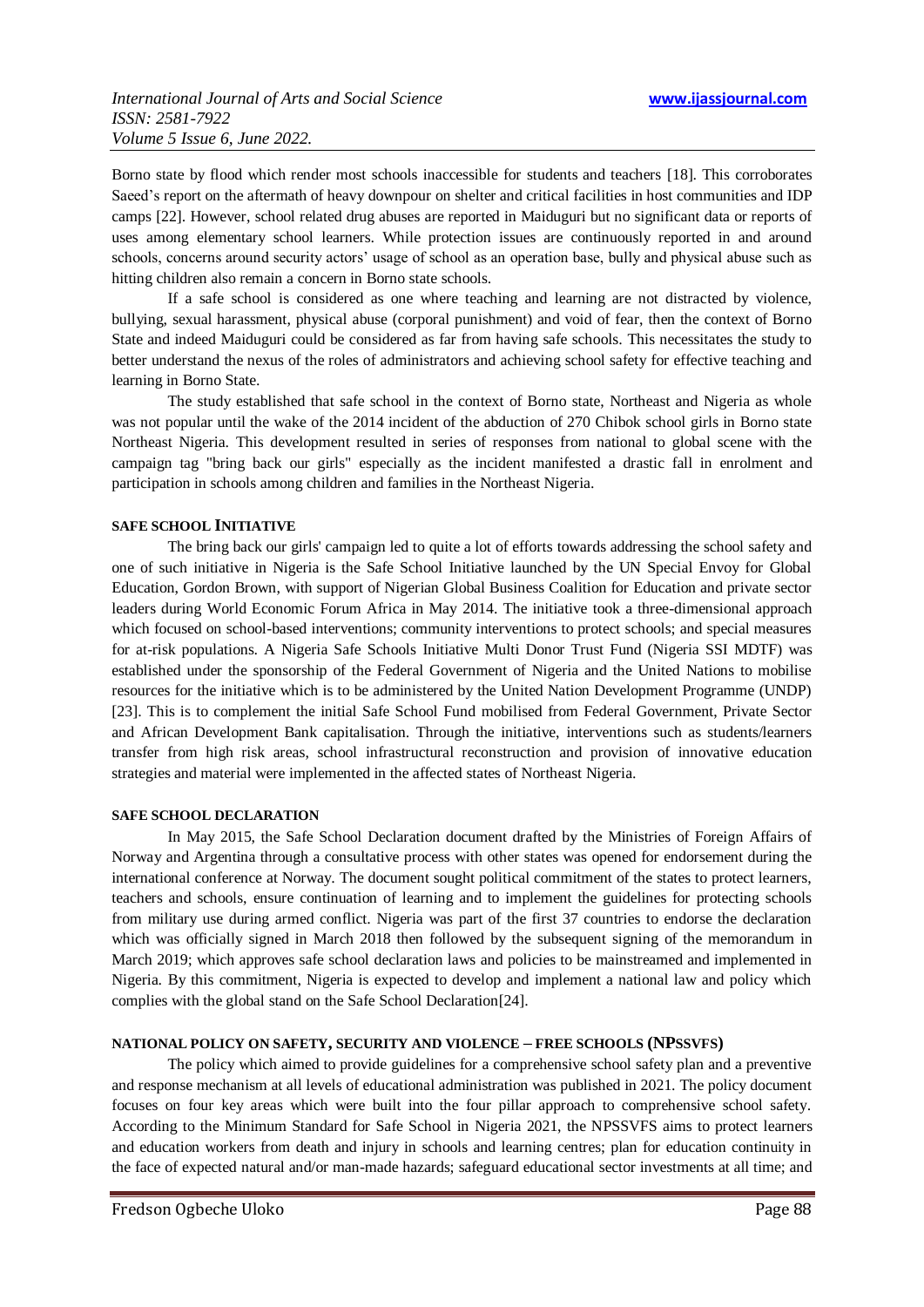strengthening a disaster – resilient citizenry through education. The policy was formulated with a guideline for implementation which provides a comprehensive reporting, tracking and responding system alongside a monitoring and evaluation system which also define the critical stakeholders. [25]



*Figure 1: Pillar Approach to School Safety*

# Source: Minimum Standard for Safe Schools

# **MINIMUM STANDARD FOR SAFE SCHOOL**

Riding on the principles of education as fundamental human rights; zero tolerance to violence against children; continuation of schooling at all times; non-militarisation of learning institutions; high level professionalism; uniformity; measurement of results and strong institutional system; the standards were developed with the following objectives.

- i. To understand how violence against children (VAC) affects teaching and learning
- ii. To identify which natural hazards have been experienced in schools and learning centres
- iii. To identify the conflict prevention and reduction mechanisms that exist in the schools or learning centres
- iv. To identify the common everyday hazards that occur in schools and learning centres
- v. To understand how school managers and learning centre authorities provide safety at educational facilities. [26]

The standard identified critical stakeholders and defined their role in the development and implementation of the safe school minimum standard. While the roles of education administrators at all levels were identified as critical stakeholders, the fifth objective of the minimum standard clearly recognised their roles in school safety and security.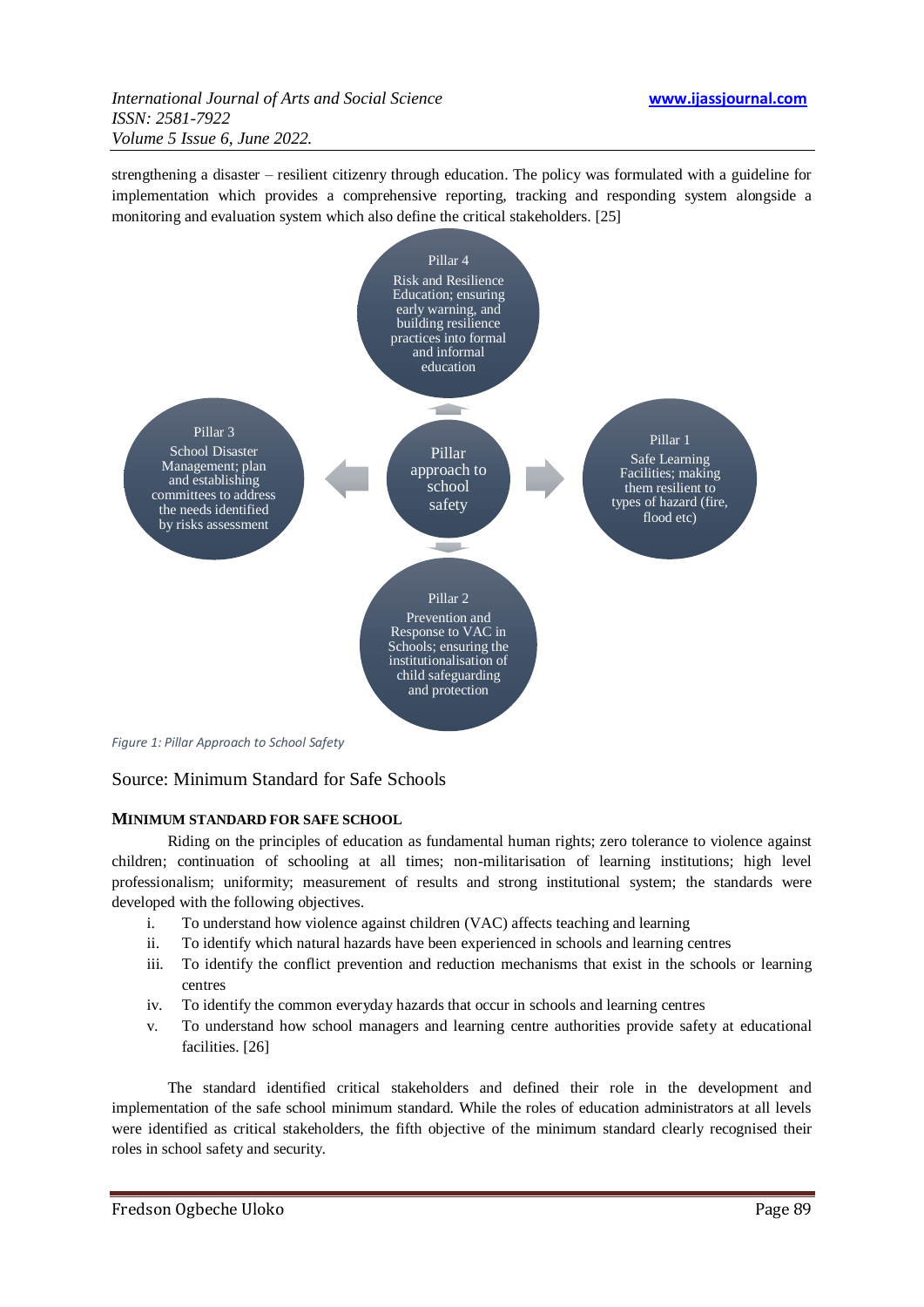# **IV. CONCEPTUAL REVIEW**

The concept of educational administration and school safety are viewed from different perspectives by different scholars. This session will review and provide insight from available literature in the areas of the educational administration and administrators, Elementary school structure, safe school and the categories of hazards in school.

# **EDUCATION ADMINISTRATION AND ADMINISTRATORS**

The functionality of education is determined by the administrative structure of the educational system which implies that educational administration is central to an effective educational system and the realisation of the national education goals and objectives. Hence, addressing any form of deficiency in the educational system requires a critical review of the educational administration. The term Education administration is viewed from different perspectives by different people. Agwara defines education administration as the process that is concerned with the using of principles, methods and practices to establish, develop and execute the goals, policies, plans and procedures necessary to achieve the objectives of education [27]. Whereas, Education Administrator is considered as the individual saddled with the responsibilities to ensure the successful realisation of the administrative process. School Administrators are the head of the school who makes the decisions and implement the policies and educational programmes. They also coordinate the efforts of the human and material resources of the educational institution.

Federal Ministry of Education guidelines describe the educational administrative structure of Nigeria to flow from Federal to the school administrative level as; federal, state, local and school administrative level [28].



Source: Field work

The Federal level of educational administration is concerned with the strategic development of policies and plans for educational development. It is involved with setting goals, objectives and direction as well as supervision of educational development of the state. The state level domesticates the national plans, strategies and policies developed at the federal level and champions the implementations of these directional documents at the state level. The role of the state level also involves the adapting national policies/development of state level strategies, plans and policies for development of education. The state level is also concerned with operationalisation of education strategies through its agencies such as state ministry of education, school management board, teachers service commission and state universal basic education. These agencies manage the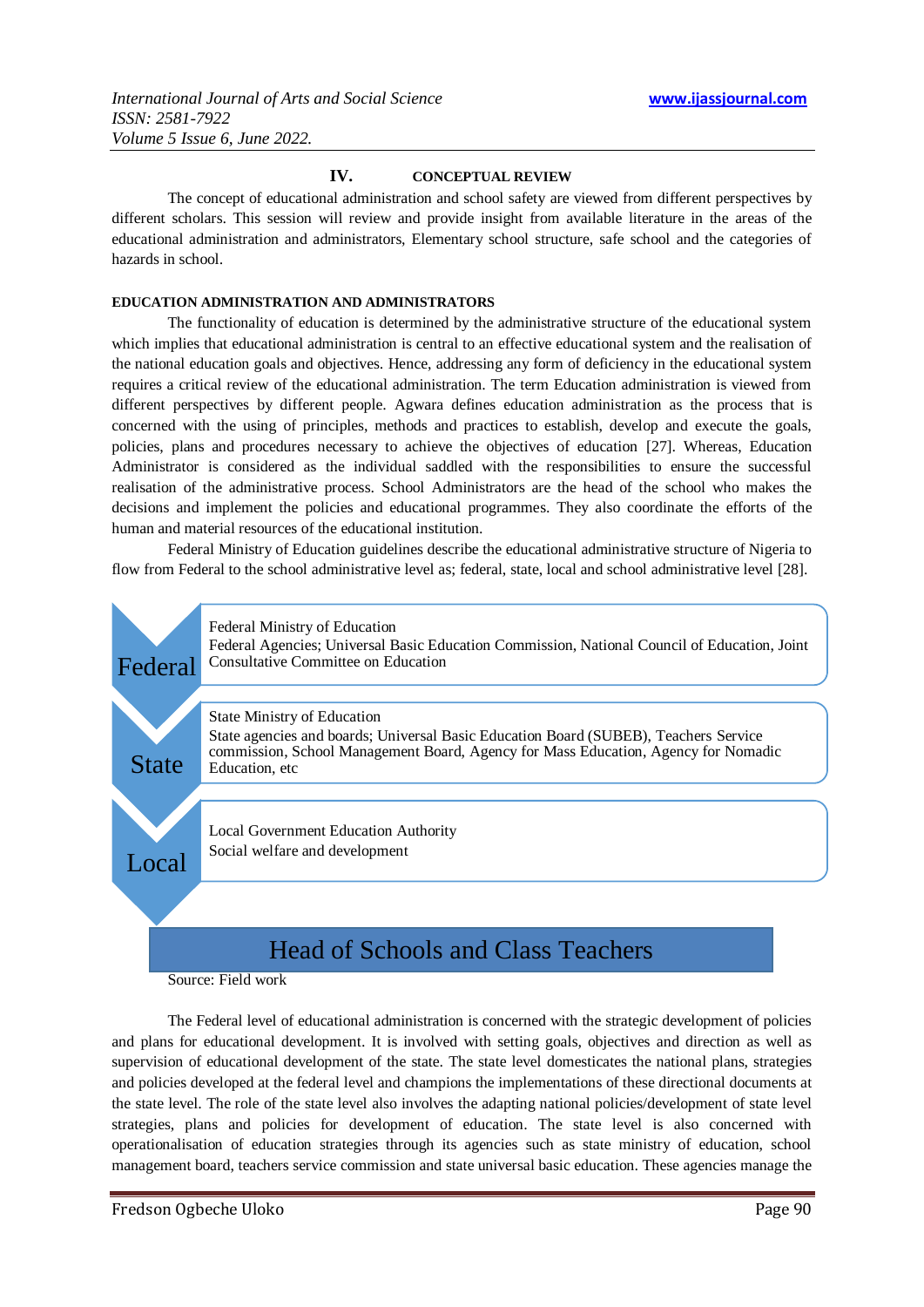local education authorities, schools and ensure effective running of the schools through recruitment and supervision of the educational staff. While the local level is concerned with the operationalisation of education strategies at the elementary school/educational level. At this level, we have the local education authority who directly support the schools with logistics and ensure full operationalisation of the schools then we have the heads of schools leading the administration of educational activities within the schools. The school level is the lowest level of educational administration in Nigeria context that is led by the Head Teacher or Principal as the case may be. School safety is a function of all stakeholders across all levels of the education as it is popularly said "safety is everyone's business" as such the role of administrator as the heads of the educational system is critical to shaping the safety and security of the schools. [28]

The National Policy on Safety, Security and Violence Free Schools in Nigeria (NPSSVFSN) defined the roles of national (federal), state, local and school level of administration in the implementation of the policy [25]. This further reinforced the strategic flow of authorities in the administration of education as well as contribution to the different levels to school safety. The national minimum standards for safe schools further corroborate the policy in defining the stakeholders in the safe school implementation at the various levels. The policy defines the supporting tools for implementation of the school safety programmes and the various levels of administration that uses the specific tools for effective coordination and implementation of the programme.

# **ELEMENTARY SCHOOL STRUCTURE**

The educational system of Nigeria has undergone a series of transformation and in the most recent time it moved from the 6-3-3-4 (representing 6 years in primary school, 3 years in junior secondary school, 3 years in senior secondary school and 4 years in tertiary school) model to 9-3-4 (9 years in basic school, 3 years in senior secondary school and 4 years in the tertiary school) according to Yahaya [29]. As reported by Uwaifor and Uddin, the 9-3-4 system replaced the 6-3-3-4 system in 2006 to support the country's strive towards actualisation of the millennium development goals (MDG) and education for all strategy [30]. The Nigeria educational system allows for pre-primary or pre-basic school as the case may be, even though it was not officially stated on the 9-3-4 policy document and it is not compulsory [29]. Yet it is targeted at supporting early childhood development and preparing the children for basic education. It is referred to as a kindergarten or nursery school system that is centred on early childhood development [29].

The elementary school system in Nigeria covers the period of pre-basic education to the completion of the primary education at the 6th year of the initial 6-3-3-4 model of education. However, the management of this level of education follows within the universal basic education system which is led by the Universal Basic Education Commission (UBEC) at the Federal level, State Universal Basic Education Board (SUBEB) at the state level and Local Government Education Authority (LEA) at the local level.

## **SCHOOL SAFE**

The concept of school safety is drawn from two perspectives: security and protection concerns for school children. From a security perspective, it involves all measures taken to mitigate the risk or threat to school children, teachers and other educational staff. It involves measures taken to secure the environment for effective teaching and learning activities. According to the Organisation for Economic Co-operation and Development (OECD), threats to safety and security of schoolchildren, teachers and other school staff could emanate from natural causes such as earthquake, flood and storm or manmade causes like arson, violent crime, conflict and vandalism [31]. Whereas, from the perspective of protection; school safety encompasses all school related activities that keep children from degrading punishments, violence, substance abuse, harassment and bullying among others. Therefore, a safe school is one that provides a conducive place for learners and teachers to interact effectively, void of harm, violence, danger, intimidation, harassment and humiliation [32].

Nigeria minimum standard for safe school defines safe school as a system that promotes the protection of students from violence, exposure to weapons and threats, theft, bullying and the sales or use of illicit substances on school grounds. It further defines school safety as school and school-related activities in which learners are safe from violence, bullying, harassment and substance use [26].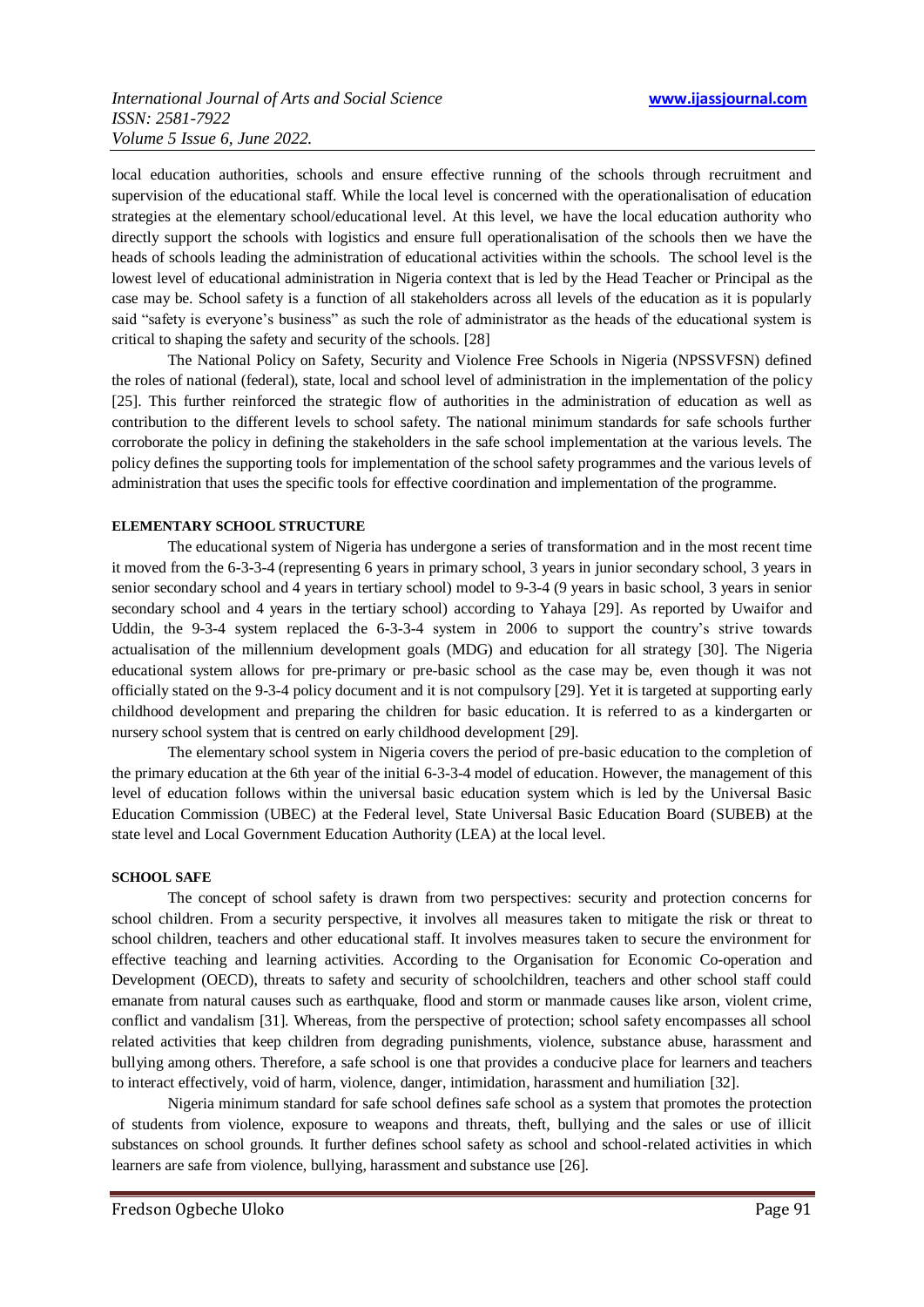The use of school for non-educational purposes that disrupt the school system or damage the educational facilities is a school safety issue. OECD emphasised that school safety and security include facility designing, institutional management, emergency response and post-conflict intervention to mitigate the negative impact [31]. This implies that to ensure that school is a safe place for learners, there are different stages of the safety process to consider; first attention must be placed on the decision to establish schools from the point of school site; geographical location and siting of schools. The choice of school location must be made with the mindset of safety for the learners especially elementary schools where the learners are children of age 2 to 14. The next stage of school safety is determined by the management (administration) system of the school; where attention must be placed on the effective functioning of all aspects of the school within the ambit of safety for all and sundry. The school administration is responsible for policies and procedures as well as effective implementation that will enhance the safety of the learners, teachers, other school staff and school facilities. The emergency response stage is a combination of both management of the schools and the external emergency response system of the state. This involves the lay down plans to ensure effective response to emergency situations within the school by the administrators, staff and learners in the school as well as the point where the state emergency response system could come to the rescue of the school during an emergency. And the final stage deals with prevention and/or mitigation of negative impact of conflict on the school in the aftermath.

With the report of over 1000 attacks on schools in Nigeria between a timeframe of 7 months and the decade long insurgency in the context of Borno state which is central to an ideology that is against western education; education in Borno state could be classified as education under attack [17]. Since attack on education encompasses any intentional action or threat carried out against learners, teachers, other staff and educational facilities/institutions for political, military, ideological, sectarian, ethnic, religion and criminal reasons. Borno state has seen schools being occupied by the Boko Haram insurgents and/or military force as a base of operation, as IDPs camps, for distribution of food/non-food items to IDPs, schools used for political purposes (campaign and meetings) and election purposes by government and non-government. All these are against the purpose of the school and disruptive to teaching and learning activities of the schools.

# **CATEGORIES OF HAZARDS IN SCHOOL**

Safe Schools Common Approach (SSCA) identified five thematic components to safety and security in schools. The approach focuses on key forms of hazardous risks that threaten safety and security of schools for school children and education workers [33].

- I. **Violence:** Violence thematic area focuses on all forms of violence in schools which are targeted at learners, teachers and other staff in the school. It is broadly grouped as physical (beating, corporal punishment, assault, among others), emotional (psychological), sexual, gender-based and negligence.
- II. **Natural hazards:** refers to all forms of risks, threats and danger learners, teachers and other staff in the school face which originate from natural causes. This thematic area focuses on amelioration and prevention of natural hazards like floods, erosion, windstorms/sandstorms, earthquakes and wildfires.
- III. **Conflicts:** activities of insurgents and military and its impact on teaching and learning functions of the school are central to this thematic area. It focuses on the prevention and reduction of conflict hazards like the use of schools by security forces, armed attacks on schools, civil unrest, unexploded ordnances, abduction/kidnapping and child recruitment.
- IV. **Everyday hazards:** the occurrences of the daily risks associated with our routines such as the kinds of playing activities of the learners in the school, the risks involved in the movement of the learners, teachers and other staff from their homes to school among others. This thematic area focuses on the reduction of everyday health hazards (epidemics, pandemics, malaria, malnutrition), power shortages, drowning, playground accidents, dangerous materials and so on.
- V. **Safety of school facilities:** the design and construction of school facilities poses some level of risks and safety concerns to the learners, teachers and other staff. This thematic area focuses on the proper dissemination of safety and security policies to staff, learners and all affiliates of education to ensure that the activities within the school and the use of the school facilities does not cause harm.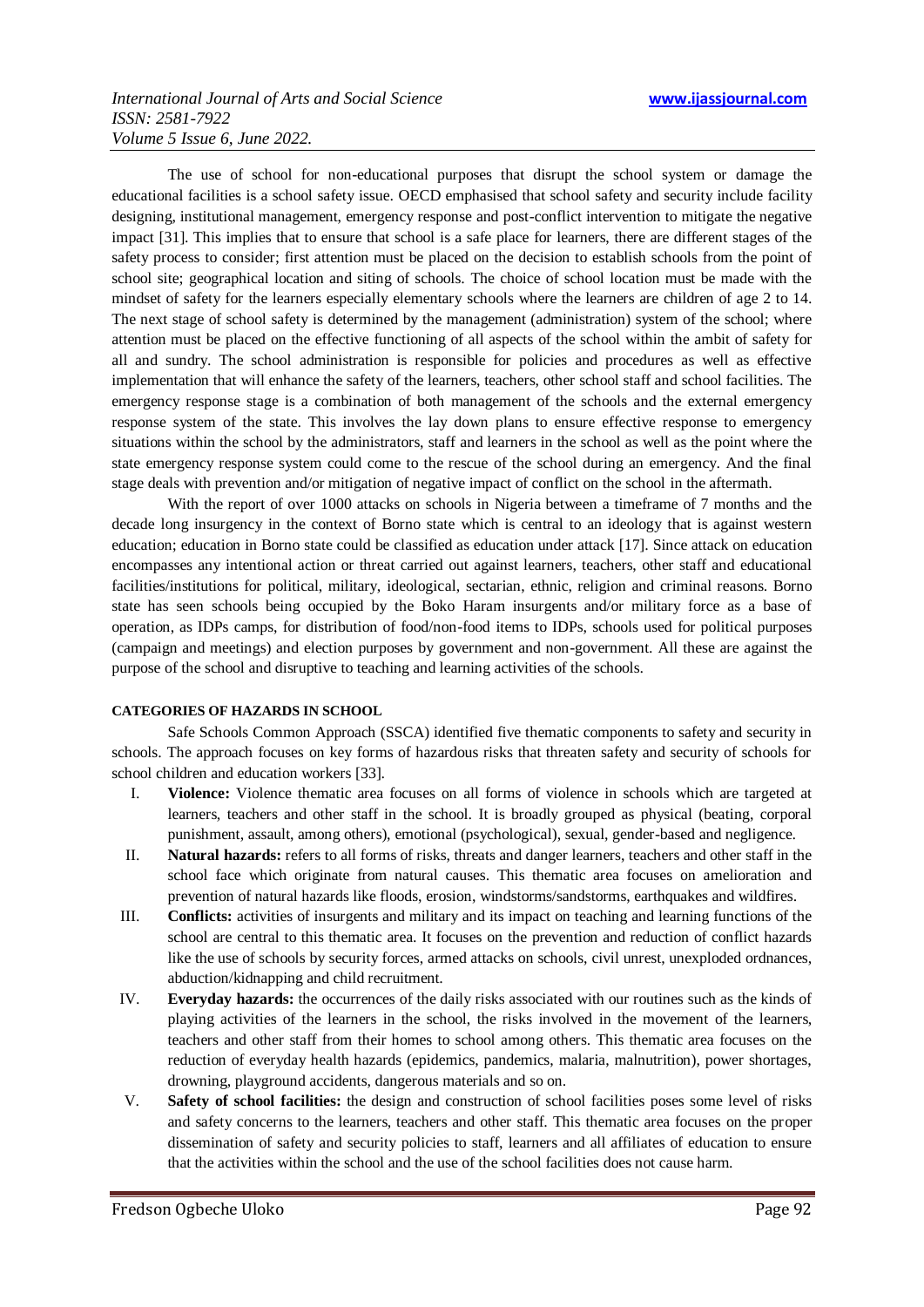Thus, a comprehensive framework for safety and security in schools should aim to protect learners and education workers from death and injury in schools, plan for educational continuity in the face of expected hazards, safeguard education sector investments, and strengthen a disaster-resilient citizenry through education [33].

# **V. ADMINISTRATIVE APPROACH TO ADDRESSING SCHOOL SAFETY**

The widespread incidences of attacks in schools, abduction for ransom, torture, dehumanisation and barbaric killing of school children in Nigeria and the increase gap created by insecurity in and around schools in Borno state amidst other school safety issues necessitate urgent action towards exploring all available option to ensure continuous safe teaching and learning activities in schools. The strategic role of education administrators positioned them on the helm of affairs towards addressing the school safety and security concerns. This was supported by Adeniran and Castradori who also believe that policy makers and school leaders among others have critical roles to play towards salvaging education from a catastrophic ending in Nigeria [2].

# **IMPLEMENTATION OF LEGAL FRAMEWORKS AND INITIATIVES**

The highest education administrative level (federal) has done a great job building on the national commitment to the global safe school declaration in development of the NPSSVFS, guidelines and minimum standard for safe schools following its decision making and policy implementation role. These documents will only remain on the shelf if conscious efforts are not channelled into implementation considering that the Nigerian government has been heavily criticised on the poor implementation of policies. The case of safe school related policies must not follow the same pattern in the light of the potential catastrophic impacts of failure to implement these policies on the future of the country. Hence, administrators at the state level especially Borno state, the epicentre of the Boko haram insurgency must swing into immediate action in ensuring the domestication of these policies and frameworks in the state with a well-defined implementation plan backed by commitment and action. Education administrators must continue to push for the state buy in and domestication of these frameworks. Similarly, as the lead and forerunners of all initiatives such as safe school initiative and safe school declaration sub-committee among others, the federal administrative level of education must ensure the functionality of these initiatives through close monitoring, effective supervision and dedication of human resources to the operationalisation of these platforms.

#### **RECRUITMENT OF SECURITY EXPERTS**

The administrative function of human resource management should be employed in recruitment of dedicated security experts who will continue monitoring, reporting and providing advisory support to the schools across the state is eminent in the wake of the present realities. The personnel should lead the development of a security response plan for each school in coordination with the national security actors. As suggested by Adeniran and Castradori, contingency plans for education continuity must be established as a mitigating factor in response to the threats [2]. Borno state government must take the initiative of utilising the available resources to fill in this gap and ensure that dedicated security experts work closely with educational administrators to enhance safety of schools in the state.

## **CONTINUE RISK ASSESSMENT AND SECURITY COORDINATION**

Wholistic security risks assessment should be conducted as a matter of urgency across all schools in Borno state to ascertain which schools should continue operation, relocate and those to be completely closed out with immediate effect. The administrators at state and school level must synergise in continuous assessment of security threat across all schools and development of risk registers that must be duly reviewed and updated on routine basis using their planning and organisational skills. The outcome of these assessments must not be swept under the carpet but continuously being implemented along with a well-defined report of action taken per assessment leveraging of the administrative control roles. The school administrators must coordinate with the government security forces and share relevant information timely for effective response towards addressing the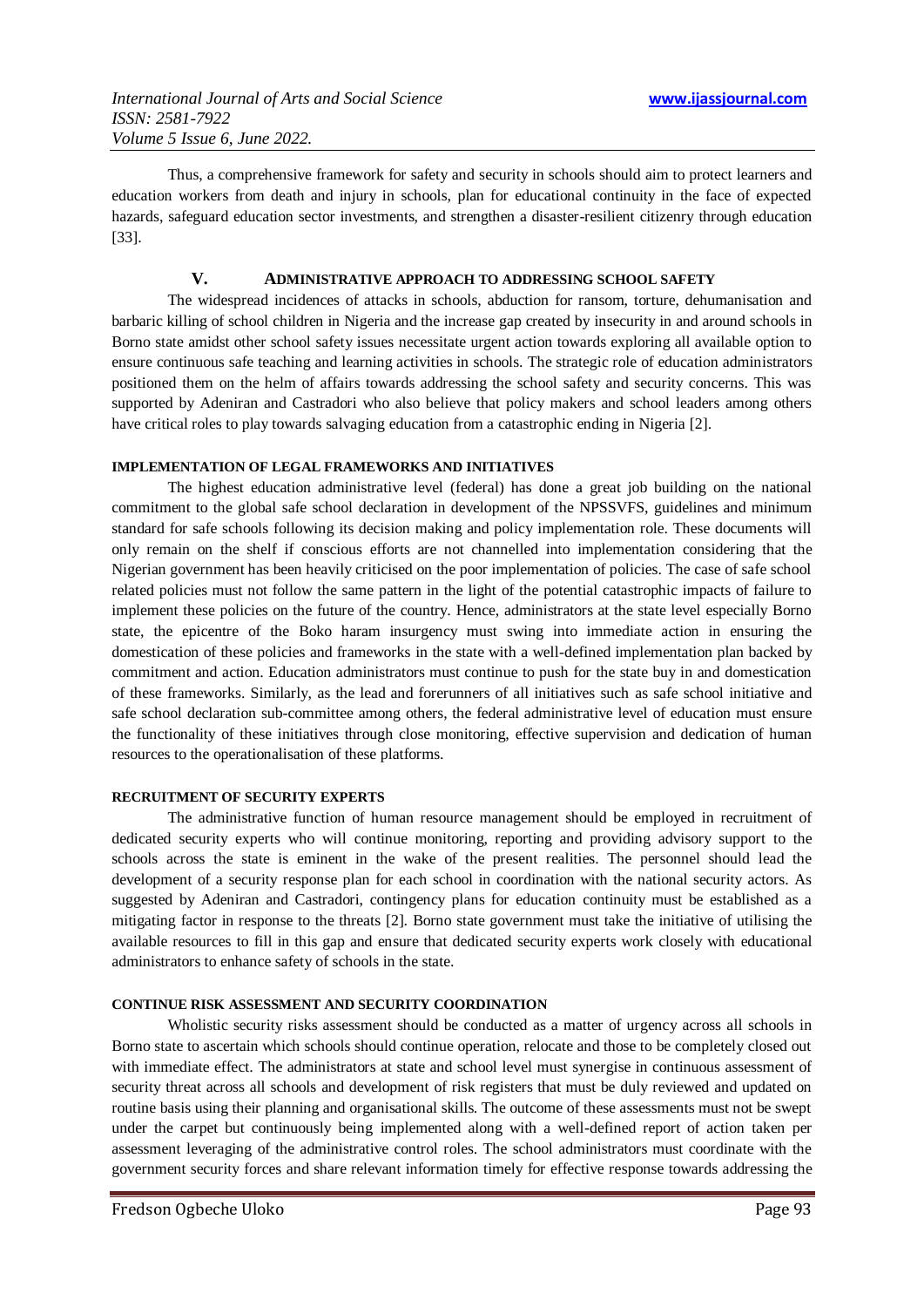identified threats. The assessment must strive to map out the critical stakeholders both in terms of prevention and response to aid networking and partnership for holistic response.

# **SAFE SCHOOL FACILITIES**

Education administrators must ensure that location and construction of school facilities are done with the foresight of safety for all. Construction of schools around insecure areas of the communities and/or by major roads that increase the risks for the children must be discouraged. A holistic security assessment must be undertaken as much as environmental impact assessment before construction of schools while the existing schools should be assessed and upgrade the protection of the school premises where needed.

## **COMMUNITY ENGAGEMENT AND PARTNERSHIP**

The value of community engagement and partnership cannot be overemphasized, administrators must ensure they utilise the existing platforms such as School Based Management Committees (SBMC), Parent – Teachers Association (PTA) and other community structures to continuously engage with stakeholders to harness their contribution and support towards mitigating and responding to security threats. Effective communication, information sharing and interaction between the community stakeholders and school administrators as well as government security forces is very important in security management and enhances school safety. Education administrators must effectively utilise their coordination skills to bring all stakeholders on to the tables on school safety and security matters to achieve the desired goal. The importance of building a strong community support system in this perilous time cannot be overemphasized, education administrators at school level must work closely with the community leaders to foster a strong community support system that monitors, prevent, support and respond to school safety and security concerns from a holistic viewpoint.

## **ESTABLISHMENT OF EARLY WARNING AND EARLY RESPONSE SYSTEM**

An early warning and early response system has proved effective in crisis mitigation and response. The school administrators should consider the need to pull resources into the development of a system that detect early signs and duly develop a response mechanism that minimise the impact of attacks on school and charter a cause for continuity of teaching and learning activities. A good early warning and early response system must be all encompassing as such administrators must employ the service of external stakeholders including community and security stakeholders to build a system that mitigate attacks on schools and provide emergency response systems that minimise the impact on teaching and learning activities. Experience from COVID pandemic response could be explored to strengthen the effectiveness of the response mechanism.

#### **CAPACITY BUILDING AND AWARENESS CREATION**

Many initiatives, frameworks and standards developed for enhanced school safety are known to only but few educational staff and stakeholders. As an all-encompassing task (security and safety of schools), stakeholders must be supported to know the provision of the NPSSVFS policy, guidelines and minimum standards for safe schools as well as their roles in the actualisation of these frameworks. This must start from training of the education administrators who are duty bearers at all levels then down to staff and other stakeholders. An enhanced advocacy and communication programme must be launched to increase the awareness of the content, provision and roles of all and sundry as it relates to these frameworks.

## **STAFF COMMITMENT TO CHILD SAFEGUARDING**

The signing of the Child Rights Act into law in Borno state has opened the door for effective protection of elementary school children which must be effectively harnessed. Educational administrators should design capacity building and awareness creation mechanisms that will spread the knowledge of the provisions of law concerning the child rights and establish a control system to support the staff to abide by the law. The domesticated law should be summarised into key policy terms for the educational staff to sign as a commitment to safeguard the rights of the children and protect them from harm in and around the schools. While such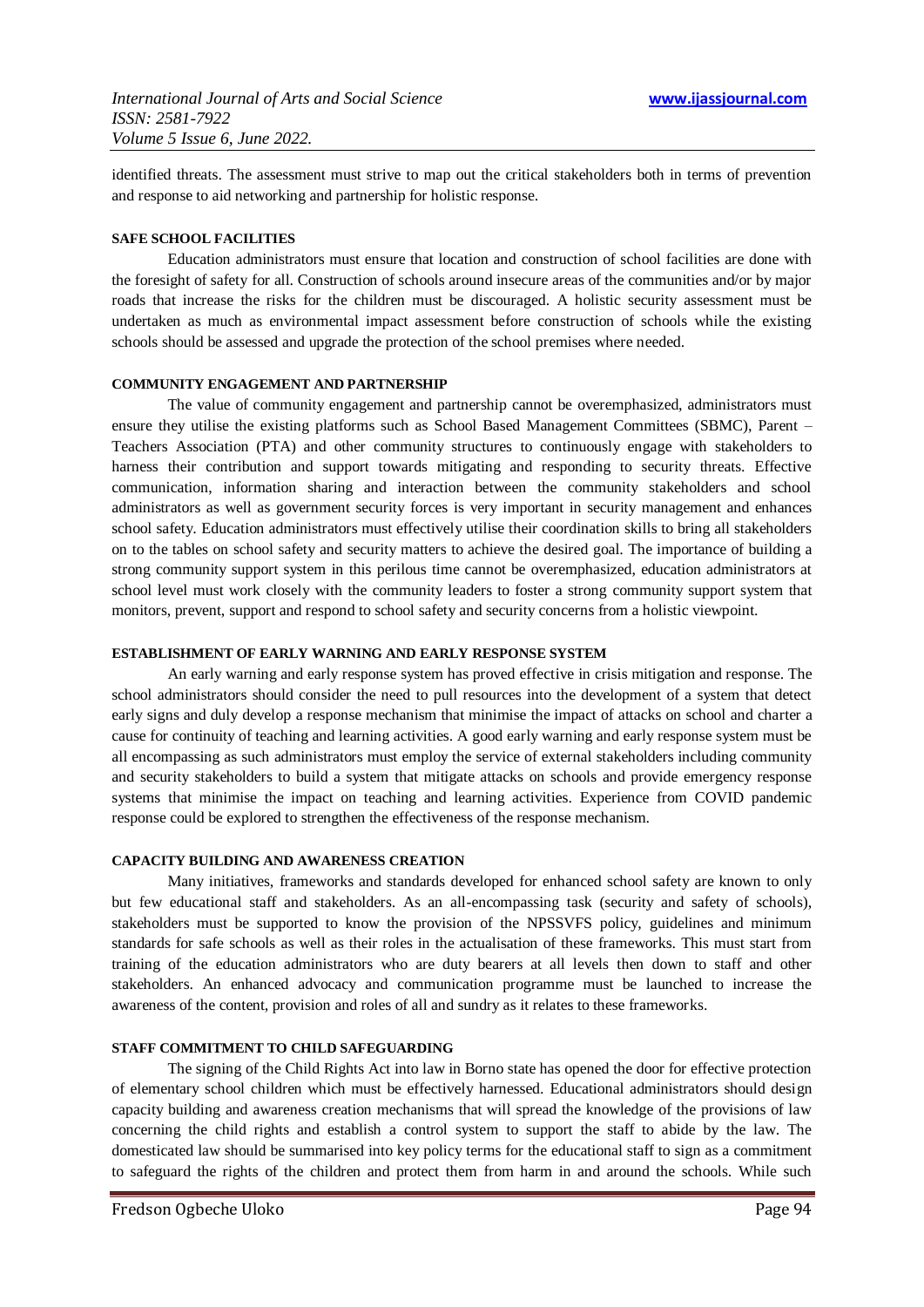policies are being signed to commit the staff to protection of the child rights, an established monitoring system must be in place to reinforce the implementation through dedicated safeguarding focal persons in the schools.

### **ADMINISTRATIVE ADVOCACY FOR EXTERNAL SUPPORT**

Educational administrators at all levels must advocate to other arms of government to support the effective implementation of the different policies and framework for safe schools. Advocacy for improved logistics support to military towards establishment of their camps are operational base outside schools; stop deployment of armed security personnel to schools; establishment of proximate security post to schools; construction of child friendly and inclusive educational facilities; fencing the school premises to reduce external interference and training of security actors on the provision of safe school declaration among others.

## **SUPERVISION, MONITORING AND ASSESSMENT OF THE IMPLEMENTATION OF SAFE SCHOOL INITIATIVES**

The function of education administrators spans the quality control of all educational initiatives that enhance effectiveness of teaching and learning. This implies that administrators have a vital role to play in ensuring that a conducive environment is created for educational activities to thrive. Initiatives as highlighted in this work must be effectively monitored to achieve the desired outcome. Hence, administrators must consider school safety initiatives as a critical part of their responsibility to champion effective implementation and so, ensure to provide all needed support to educational personnel and other stakeholders towards its effectiveness.

# **VI. CONCLUSION AND RECOMMENDATION**

The structure of educational administration in Nigeria placed the educational administrator as pivotal to effective school safety practices being the responsible individuals for design and implementation of school safety and security procedures. The fact that safe schools are not only related to the impact of conflict on school activities and the all-encompassing of school safety means that administrative activities are key to achieving school safety. Borno state government must empower the educational administrators and hold them accountable to the implementations of all possible initiatives towards safety of educators and learners. The paper discovered that safe schools range from categories of hazards in and around school such as violence, conflict, everyday hazards, natural hazards, and school facilities. This implies that an administrative process that involve the development of policies and procedures, monitoring and implementation of the policies which span from the establishment of the school, construction of the school facilities, educational activities, emergency preparedness and responses systems as well as efforts put in place to ensure continuity of teaching and learning activities in the aftermath of crisis. Borno state has progressed effectively especially with the domestication of the child rights law, the domestication of the NPSSVFS is be the next priority while intensifying awareness creation on the provision of the laws such as child rights laws and the national frameworks such as guidelines and minimum standards for safe schools among administrators and educational staff. Therefore, it is recommended that school administrators in Borno state should be encouraged through capacity building to further understand their roles in identifying, reducing and responding to violence, natural and everyday hazards and crises in and around school. Also, to promote positive discipline, child friendly classroom management, address physical and humiliating punishments, bullying and peer violence as well as sexual and gender based violence. And to develop an effective linkage with emergency management agencies, build effective reporting and referral protocols that will enhance safe continuity of teaching and learning in the aftermath of the crisis.

# **REFERENCES**

- [1] UNICEF, More than 3,500 children have been recruited and used by non-state armed groups in north-east Nigeria since 2013. *Press release marking five years' anniversary of Chibok girls' abduction* on 12 April, 2019
- [2] A. Adeniran, and M. Castradori, Student kidnappings threaten collapse of Nigerian education system. *Article Publication of Education Plus Development*2021. Retrieved [https://www-brookings-](https://www-brookings-edu.cdn.ampproject.org/c/s/www.brookings.edu/blog/education-plus-development/2021/04/19/student-kidnappings-threaten-collapse-of-nigerian-education-system/amp/)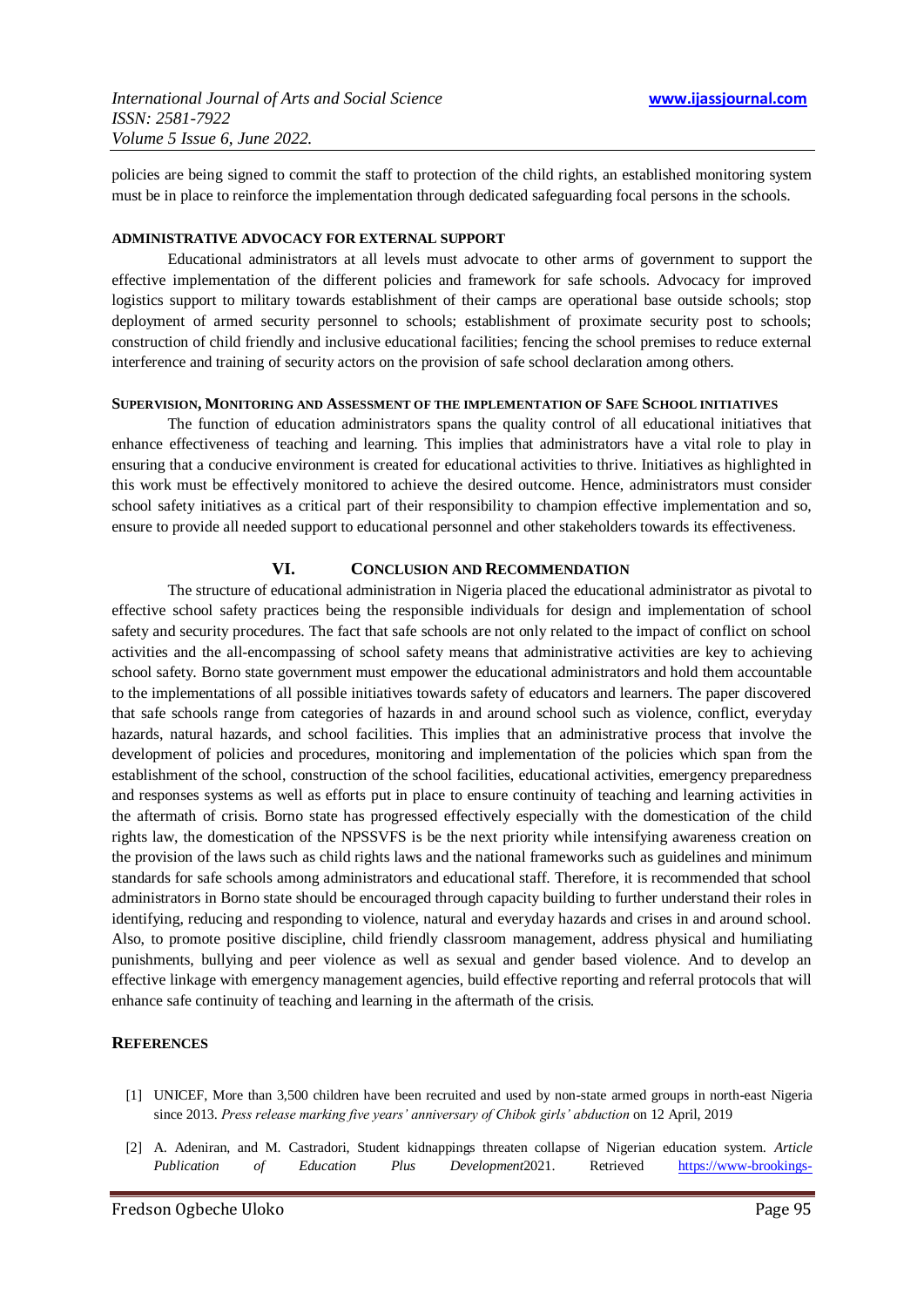edu.cdn.ampproject.org/c/s/www.brookings.edu/blog/education-plus-development/2021/04/19/student-kidnappingsthreaten-collapse-of-nigerian-education-system/amp/

- [3] United Nation Convention of the Rights of the Child1990. retrieved https://www.ohchr.org/documents/professionalinterest/crc.pdf
- [4] C. A. Kozik, S. Suntayakorn, D. W. Vaughn, C. Suntayakorn, R. Snitbhan, and B. L. Innis, Causes of Death and Unintentional Injury Among Schoolchildren in Thailand.*Southeast Asian J. Trop Med Bublic Health*, 30 (1) 1999 retrieve[d;https://www.thaiscience.info/journals/Article/TMPH/10716606.pdf](https://www.thaiscience.info/journals/Article/TMPH/10716606.pdf)
- [5] A. Pike-Paris, National Safe Kids Campaign Releases 10-Year Report. *J. Pediatric Nursing*, 25(3) 1999, p. 328.
- [6] OCHA Humanitarian Needs Overview Nigeria, 2017
- [7] American Institute of Research(AIR), Safe School Supportive Learning. National Centre for Supportive Learning Environment Publication2021 Retrieved from [https://safesupportivelearning.ed.gov/topic](https://safesupportivelearning.ed.gov/topic-research/safety#:~:text=School%20safety%20is%20defined%20as,illegal%20substances%20on%20school%20grounds)[research/safety#:~:text=School%20safety%20is%20defined%20as,illegal%20substances%20on%20school%20groun](https://safesupportivelearning.ed.gov/topic-research/safety#:~:text=School%20safety%20is%20defined%20as,illegal%20substances%20on%20school%20grounds) [ds](https://safesupportivelearning.ed.gov/topic-research/safety#:~:text=School%20safety%20is%20defined%20as,illegal%20substances%20on%20school%20grounds)
- [8] R. B. Ayanniyi Leadership Roles of the Primary School Administrator *Ghana Journal of Education and Teaching*. Published by City Publishers Accra. 11(1), Pp. 125— 129
- [9] R. B. Ayanniyi, "Concept and Theories of Educational Administration and Planning" Course Material of National Open University of Nigeria. Retrieved [https://nou.edu.ng/sites/default/files/2017-](https://nou.edu.ng/sites/default/files/2017-06/EDA%20811%20CONCEPTS%20AND%20THEORIES%20OF%20EDUCATIONAL%20ADMIN%20AND%20PLANNING.pdf) [06/EDA%20811%20CONCEPTS%20AND%20THEORIES%20OF%20EDUCATIONAL%20ADMIN%20AND%2](https://nou.edu.ng/sites/default/files/2017-06/EDA%20811%20CONCEPTS%20AND%20THEORIES%20OF%20EDUCATIONAL%20ADMIN%20AND%20PLANNING.pdf) [0PLANNING.pdf](https://nou.edu.ng/sites/default/files/2017-06/EDA%20811%20CONCEPTS%20AND%20THEORIES%20OF%20EDUCATIONAL%20ADMIN%20AND%20PLANNING.pdf)
- [10] UNICEF, Over 300,000 Children out of School in Borno. Thisday Publication 2<sup>nd</sup>December, 2021. Retrieved: https://www.thisdaylive.com/index.php/2021/12/02/unicef-over-300000-children-out-of-school-in-borno/
- [11] T. Obiezu,Nigeria Has World's Largest Number of Out-of-School Children. *A Global Citizens report from Voice of America*2018
- [12] M. Bawa, Hanifa Abubakar: A Gruesome Killing Too Many. The Guardian Publication 30 January, 2022. Retrieved: <https://guardian.ng/opinion/hanifa-abubakar-a-gruesome-killing-too-many/>
- [13] A. McKenna, Borno State Nigeria. *An Article of Britannica Encyclopedia*. Retrieved <https://www.britannica.com/place/Borno>
- [14] Borno State Government (BSG), official website, retrieved January, 202[2 https://bornostate.gov.ng/](https://bornostate.gov.ng/)
- [15] Nigeria Humanitarian Response Plan, 2022 retrieved from <https://www.humanitarianresponse.info/en/operations/nigeria/document/nigeria-2022-humanitarian-response-plan>
- [16] Global Coalition to Protect Education from Attack (GCPEA)*Education Under Attack Report* 2020. Retrieved [https://www.savechildren.or.jp/news/publications/download/Education\\_under\\_Attack\\_2020\\_Report.pdf](https://www.savechildren.or.jp/news/publications/download/Education_under_Attack_2020_Report.pdf)
- [17] Save the Children, *2021 International Day to Protect Education from Attack: Message*. Premium Times Publication September, 2021. Retrieved [https://www.premiumtimesng.com/news/top-news/484298-attack-on-schools-1000](https://www.premiumtimesng.com/news/top-news/484298-attack-on-schools-1000-children-abducted-in-nigeria-in-eight-months-ngo.html) [children-abducted-in-nigeria-in-eight-months-ngo.html](https://www.premiumtimesng.com/news/top-news/484298-attack-on-schools-1000-children-abducted-in-nigeria-in-eight-months-ngo.html)
- [18] S. Kaalu, In Northern Nigeria, Attacks on Schools Threaten Children's Right to Education. *UNICEF Publication 2021*. Retrieved on [https://www.unicef.org/nigeria/stories/northern-nigeria-attacks-schools-threaten-childrens-right](https://www.unicef.org/nigeria/stories/northern-nigeria-attacks-schools-threaten-childrens-right-education)[education](https://www.unicef.org/nigeria/stories/northern-nigeria-attacks-schools-threaten-childrens-right-education)
- [19] Education In Emergency Working Group (EiEWGN). *Safe Schools Declaration in Nigeria: Advocacy Brief*. Published 2018